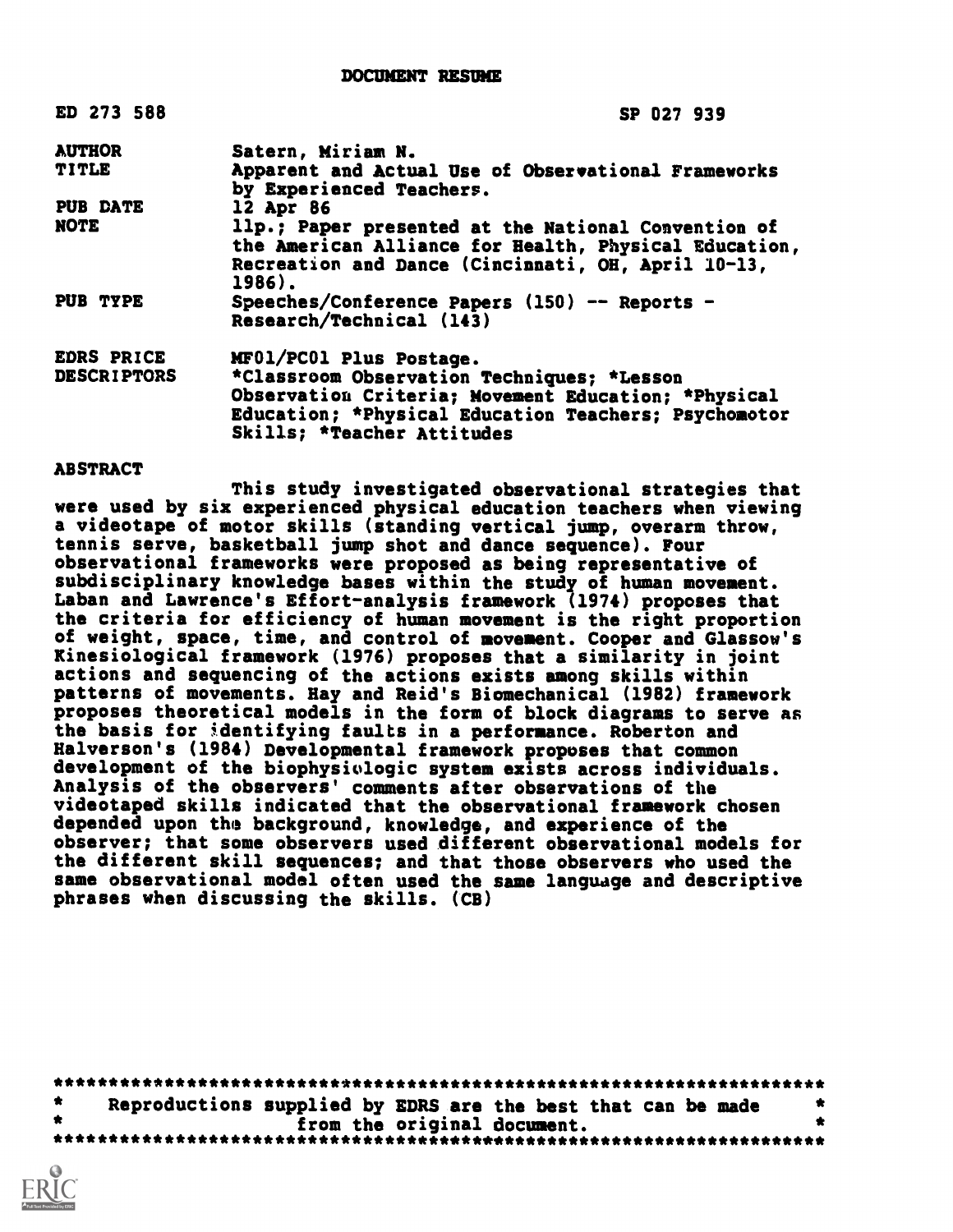#### Observational Frameworks

11 (1991) 1991

 $\sim$   $\sim$ 

.

Apparent and Actual Use of Observational Frameworks by Experienced Teachers Miriam N. Satern

University of North Carolina at Greensboro

"PERMISSION TO REPRODUCE THIS MATERIAL HAS BEEN GRANTED BY

TO THE EDUCATIONAL RESOURCES INFORMATION CENTER (ERIC)."

U.S. DEPARTMENT OF EDUCATION Office of Educational Research and Improvement EDUCATIONAL RESOURCES INFORMATION<br>CENTER (ERIC)

- C Thia document his been reproduced as received from the person or Organization originating it
- O Minor changes have been made to improve reproduction Quality

 $\bullet$ Points of view or opinions stated in this docu-<br>ment .do .not .necessarily .represent .official<br>OERI position or policy

Running Head: OBSERVATIONAL FRAMEWORKS

Paper presented at the AAHPERD National Convention and Exposition, Cincinnati, OH, April 12, 1986. With: K. R. Barrett, P. C. Allison, M. N. Satern, & L. Lander: Application of Laban's Movement Perspective to Curriculum and Instruction in Physical Education.

027 939



9  $\overline{c}$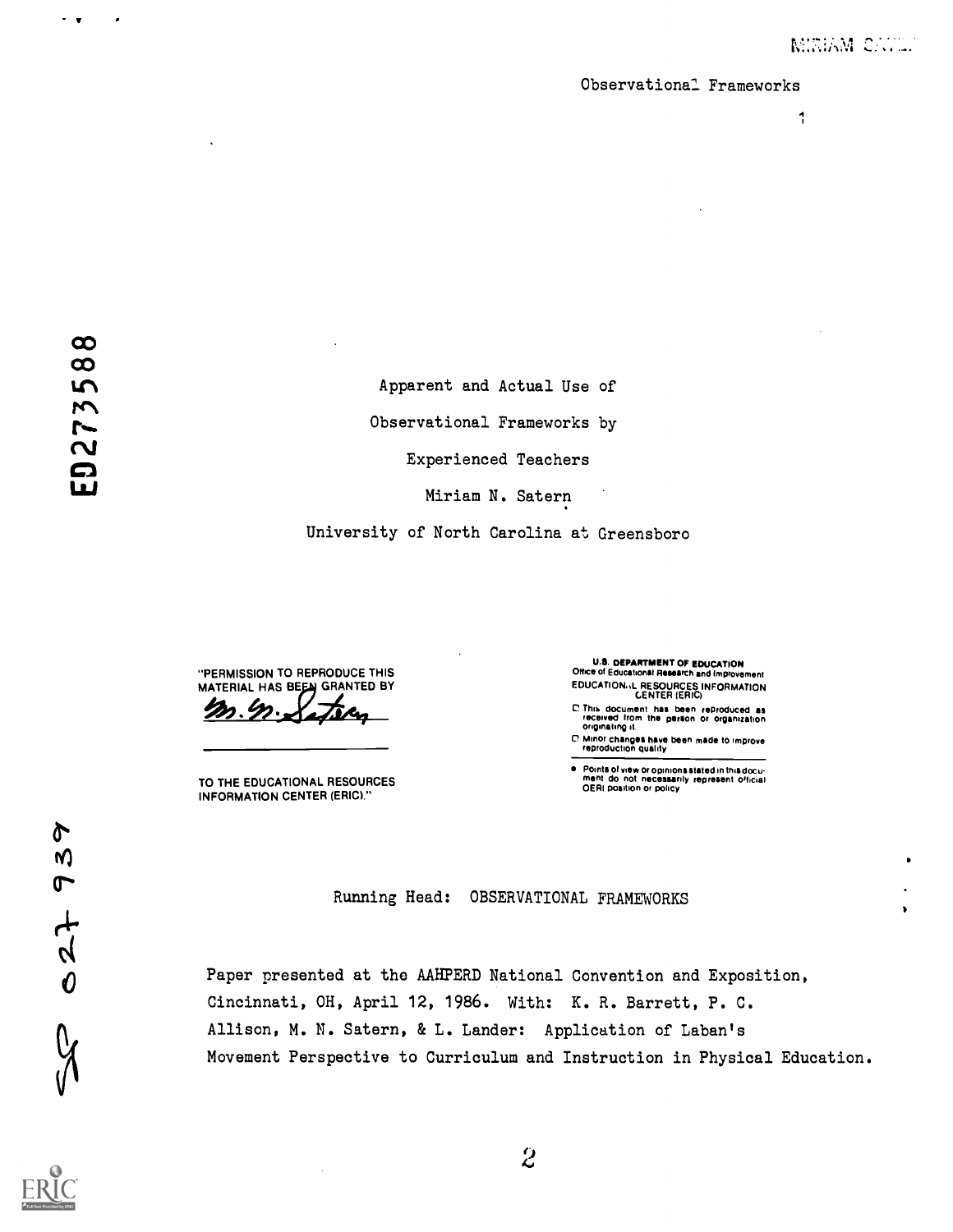Observational Frameworks

2

The ability to observe the learner interact with and perform in the learning environment is an essential skill that must be acquired and developed by the teacher of motor skills. Effective teaching follows skillful observing. Barrett (1979) suggested that a pre-requisite for skillful observation is a knowledge base in human movement. The more the teacher knows about movement, the better prepared the teacher will be to observe movement under differing situations. Barrett (1982) further asserted that the acquisition of a knowledge base in human movement would help students who are aspiring to become teachers to develop a strategy for observing.

The purpose of this study was to investigate observational strategies that were used by experienced observers when viewing a videotape of the following motor skills: (a) a standing vertical jump, (b) an overarm throw, (c) a tennis serve, (d) a basketball jump shot, and (e) a dance sequence.

Four observational frameworks were proposed as being representative of subdisciplinary knowledge bases within the study of human movement. Experienced observers who had a background in at least one of the four proposed observational frameworks and/or were familiar with the skills videotaped were selected to participate in this investigation. The proposed observational frameworks were:

1. Laban and Lawrence's (1974) Effort-analysis framework. This framework proposes that the criterion for efficiency of human movement is the right proportion of weight, space, time, and control

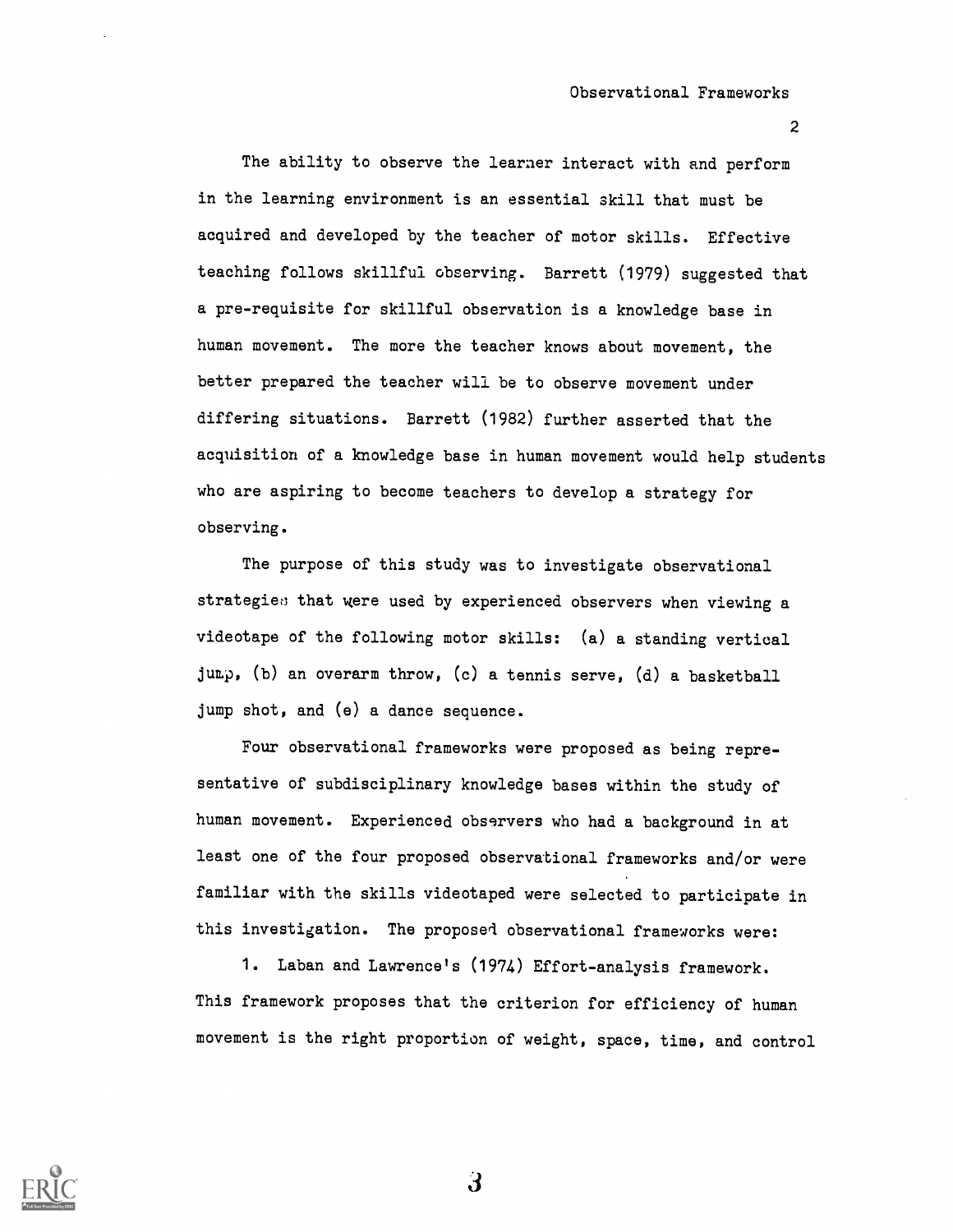of the movement.

2. Cooper and Glassow's (1976) Kinesiological framework. This framework proposes that a similarity in joint actions and sequencing of the actions exists among skills within patterns of movements, such as underarm, sidearm, and overarm throwing and striking patterns.

3. Hay and Reid's (1982) Biomechanical framework. This framework proposes theoretical models in the form of block diagrams to serve as the basis for identifying faults in a performance; the model shows the relationship between the desired results of a particular movement and factors that produce the result.

4. Roberton and Halverson's (1984) Developmental framework. This framework proposes that common development of the biophysioiogic system exists across individuals. This development can be charted in stages, with each stage within an action system being noticeably different from the previous or later one; the stages are sequenced according to their order of appearance in most individuals.

Six associates who were members of the faculty of the School of Health, Physical Education, Recreation, and Dance or the Department of Intercollegiate Athletics at the University of North Carolina at Greensboro during the spring semester of 1984 agreed to participate in this investigation. The subjects will be referred to subsequently as observers. One of the six observers was a member of the Department of Intercollegiate Athletics. She was the women's basketball and women's tennis coach. Two of the six observers were

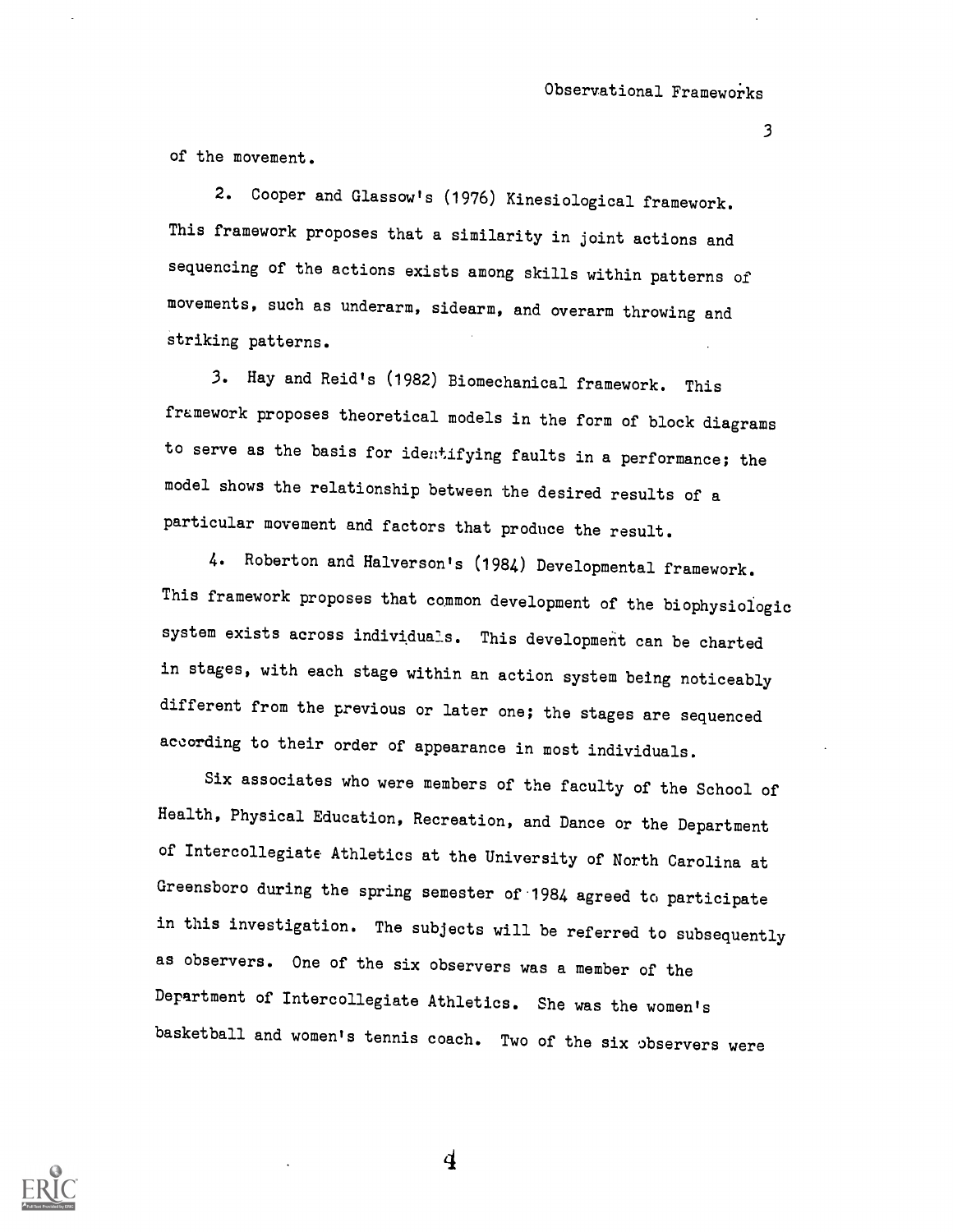doctoral candidates in the Department of Physical Education. Two of the six observers were graduate faculty members in the Department of Physical Education. One of the six observers was a faculty member in the Department of Dance. The dance faculty member held an undergraduate degree in sociology and graduate degrees in education. All of the degrees held by the remaining five observers were in physical education.

Multiple trials of four sport skills and a dance sequence were videotaped and served as the instrument for this investigation. Both the sagittal and frontal views of each skill were videotaped. The performers who were videotaped were unknown to any of the observers in order to prevent any viewing bias or expectancy set that may have occurred if the observers had viewed someone that was known to them. Both sexes as well as varying skill and age levels were represented among the performers who were videotaped. The skills and performers videotaped were: (a) a 5th grade female performing a vertical jump, (b) a 6th grade male throwing a baseball with an overarm throwing motion, (c) a college-aged male serving a tennis ball, (d) the same .college-aged male shooting a basketball jump shot, and (e) a college-aged female performing a dance routine.

Each observer was scheduled for an individual viewing of the videotape. At the beginning of each interview session, the observer was asked questions about his or her educational background and experiences as a teacher, coach, participant, and any other movement related experiences. The observer was then shown each movement skill,

 $\mathbf{5}$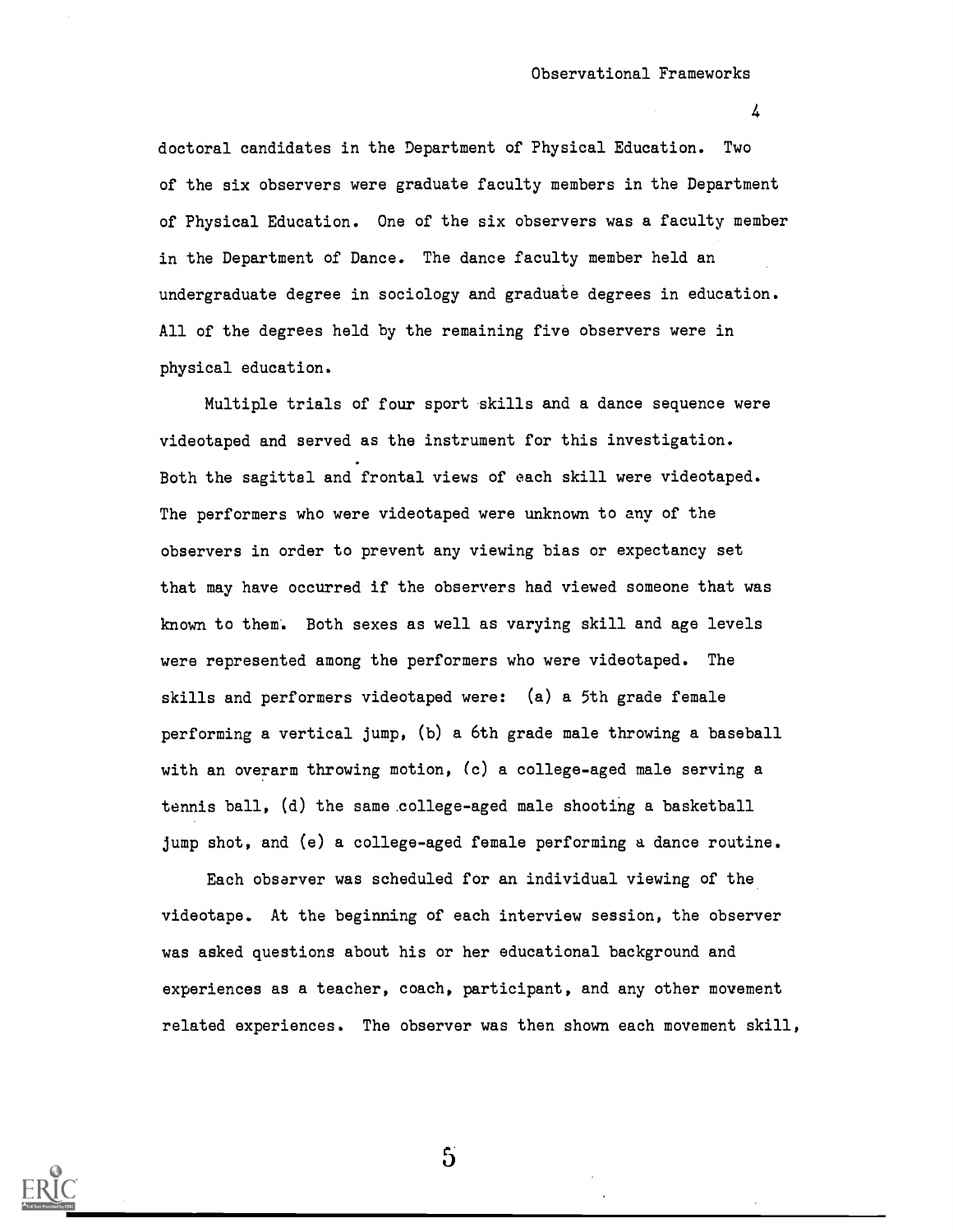one at a time, and at the normal viewing speed. The sound was turned off so that auditory cues to the movement taking place were not available to the observer. The open-ended question, "What did you observe?" was asked of each observer after viewing each sport skill or the dance sequence. All comments were audiotaped for later analysis. 'The observer was then asked to describe the quality of the movement that had been performed. When all comments related to the observations of the'movement were completed, the next movement skill was shown and the observer was asked to comment as before.

After all the movement skills had been viewed, the observer was asked questions that were designed to reveal the following information: (a) the knowledge base upon which decisions had been made relating to the performance viewed, (b) the strategy used by the observer during his or her viewing of the movement and whether or not that strategy had changed during the viewing session as the movement skills and the subjects changed, and (c) whether the observer felt more comfortable viewing particular movement skills over the others.

The observers again viewed all of the movement skills, this time without stopping after each sk''1. The observer then had the opportunity to make any changes sh, he wished to make regarding comments that had been made earlier.

A content analysis was performed on the transcribed interview sessions. Results of that analysis follow. Five of the six observers mentioned that they looked at the relationships of the various body rarts when they observed the sport skills and the dance

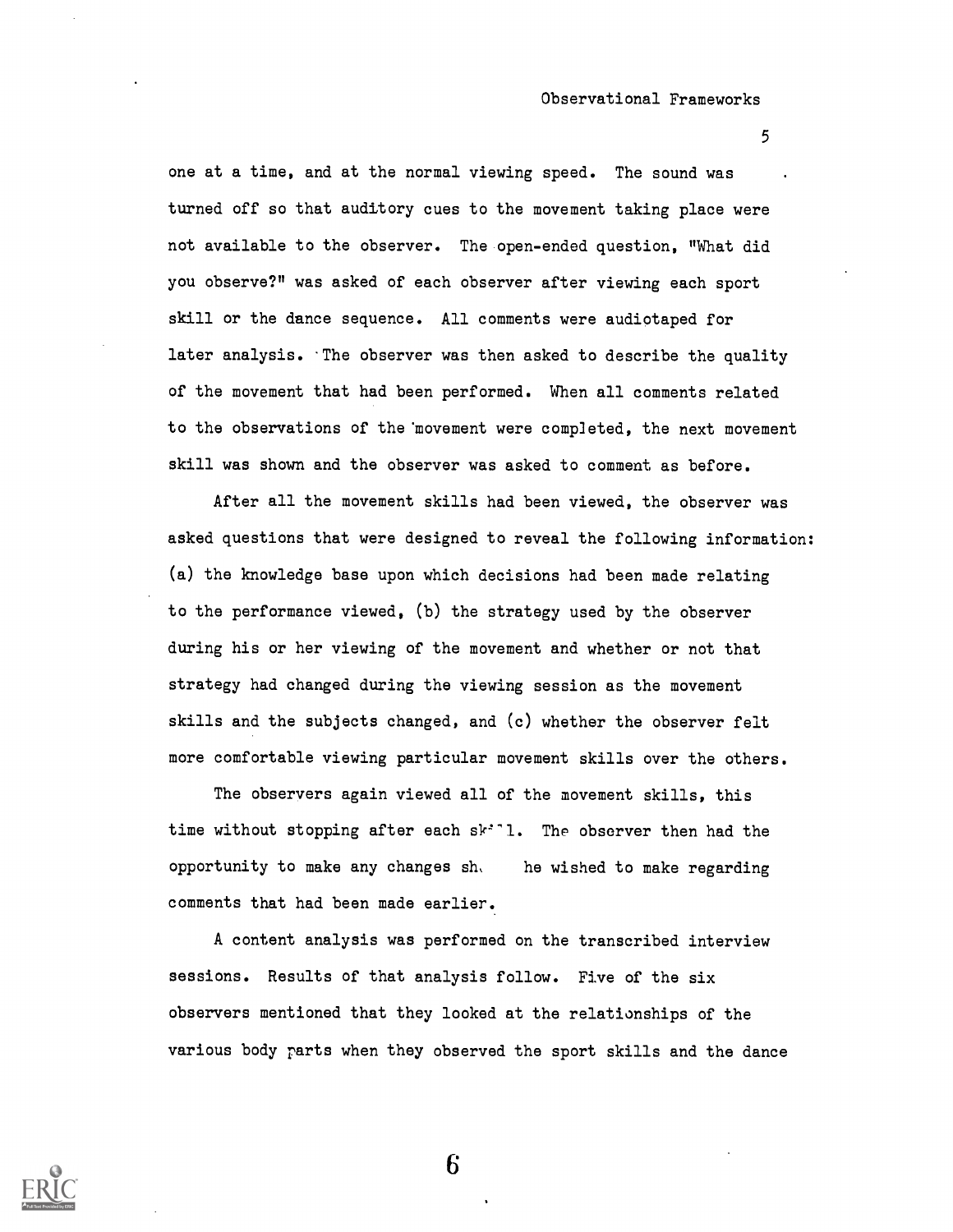sequence. These five observeis mentioned that they looked for specific features associated with the movement skills and looked for them in a specific order.

Three of the six observers  $r$  ntioned that they used a different observational strategy when viewing the sport skills and the dance sequence. Which strategy they used depended on the following factors: (a) the frameworks or knowledge bases that were available to them for the viewing of the specific skill; for an example, the body/space/effort/relationships framework or the component analysis of the developmental framework, (b) their past experiences, (c) the nature of the skill; for example, dance vs. sport skill, continuous vs. discrete, and (d) any personal knowledge of the sport skill or dance sequence they may have had based on their actual experience and participation in the skill. This personal knowledge afforded them a visual image of how they felt the skill should be performed relative to the performer and the situation.

When asked about how they had developed their observational skills, two of the six observers mentioned that their knowledge of the movement framework had helped them to develop their observational skill. After the sport skills and dance sequence had been viewed, recall that the observers were asked to discuss what they had observed in the viewing session by responding to the open-ended question, "What did you observe?" Hoffman (1977) asserted that a primitive response system.such as the one used in this investigation, has the advantage of allowing the individual a great deal of latitude

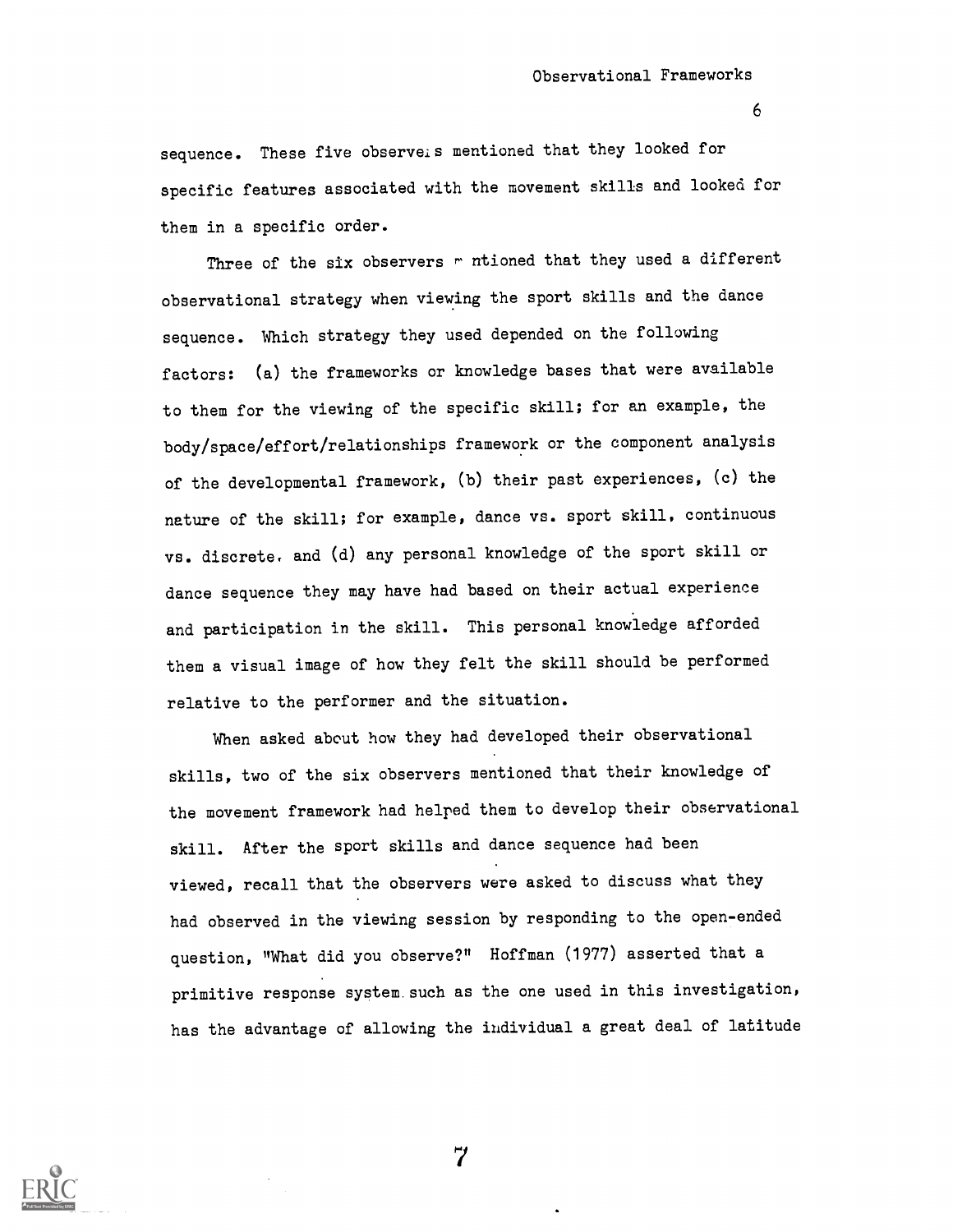### Observational Frameworks

7

in expressing himself. The disadvantages of the primitive response system, he further asserted, include the ambiguities in the language used to describe human movement. These ambiguities make it impossible to decide whether the problems the viewer may have in his or her ability to analyze the skill being performed is one of perception, interpretation, or language.

An analysis of the observations that were made on the sport skills and the dance sequence was difficult as the six observers chose to describe their observations in lang ge that varied from individual to individual. Those observers who used specific observational frameworks to organize what they had viewed, however, did have a common vocabulary and language upon which to draw as they expressed the observations they had made. The observers  $\mathbb{V}^{V^{\perp}}$ used specific frameworks were also more organized in their selection of the features they chose to comment on in response to the movements that had been viewed.

Three of the six observers used the terminology of the movement framework in all of the observations they made regarding the sport skills and the dance sequence that had been viewed. Two of the observers were very consistent in their use.of the terminology offered by the movement framework. The comments and the observations that these two observers made about the movements viewed were very similar to each other. As they commented on their observations, they listed the aspect, such as body, space, effort, relationship, and then selected the appropriate descriptor that they felt best

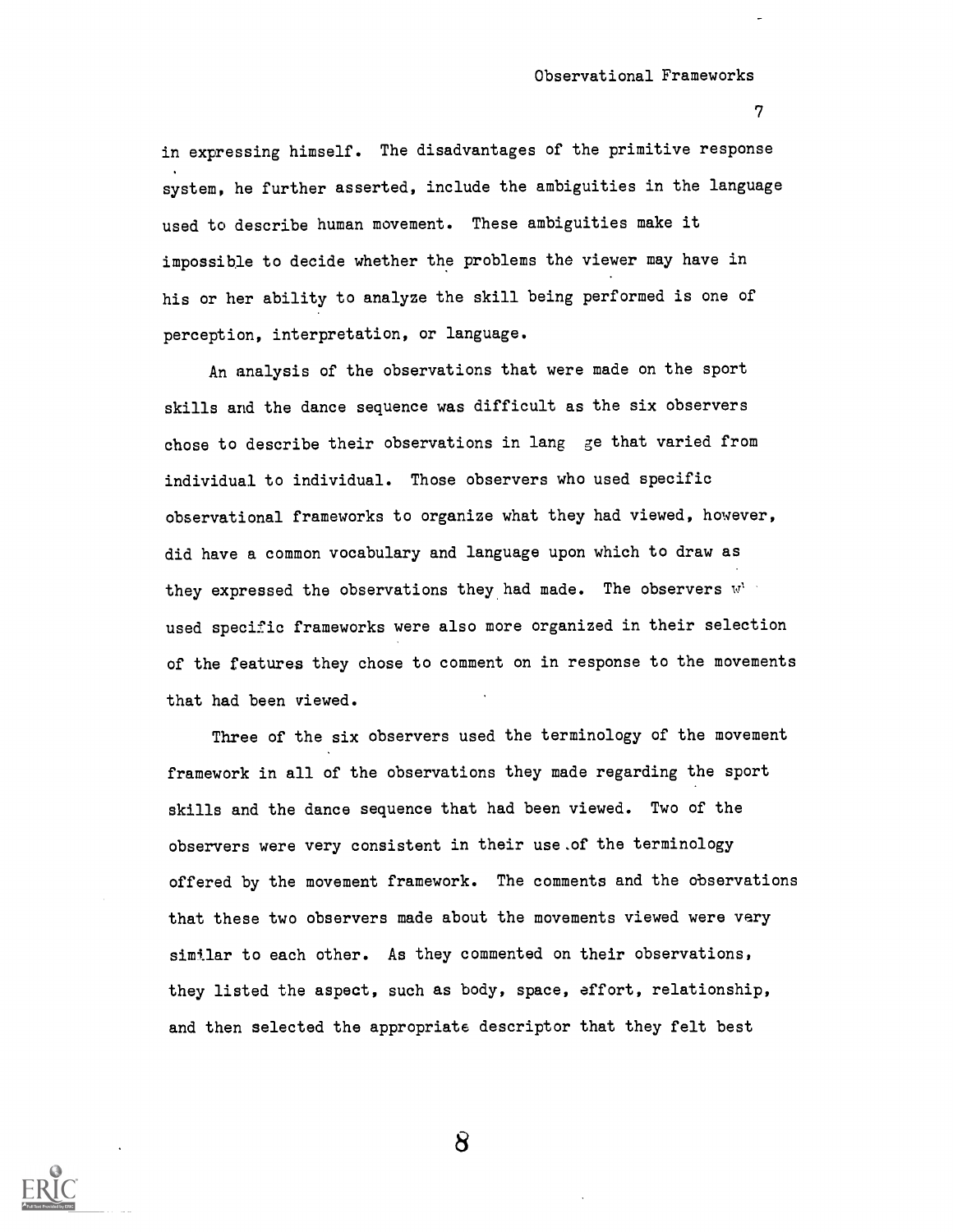# Observational Framework

8

represented what they had observed. One of the three observers, however, did not use the movement framework as consistently.as the other two. She would only mention one of the aspects, either body, space, effort, or relationship, in the comments she made about her observations, rather than all of the aspects. This observer would say, for example, that the movement was indirect or direct, or that the movement was heavy or light.

The use of Laban's view of movement as represented in the movement framework proposed by Logsdon and Barrett (1984) appears to guide the observer in the planning for the observation session as well as provide the observer with a specific language that can be used to report what has been observed.

Following are the observations made by two of the observers after viewing the tennis serve. An interesting exercise is to try to visualize the movement that is being described. Note the language used by the two observers and the order of recall related to the observations that were made.

1. Average skill as a beginner or intermediate level player body function - he is fighting himself in terms of performing this skill

he is losing power and body weight, he never gets a transfer he doesn't allow his total body movement to follow through to carry through when he hits the ball

he is too rigid; stops as soon as he contacts the ball rather than letting his body motion flow to a follow through; consequently, he looses force

skill analysis - he is going against himself - the ball toss is out to the right

the racket is coming through on the right side, he is loosing his body thrust behind the ball

he will have a difficult time making it a fluid movement; it is stiff, and not relaxed; therefore, the body parts will not work together, there is no domino effect or coil effect

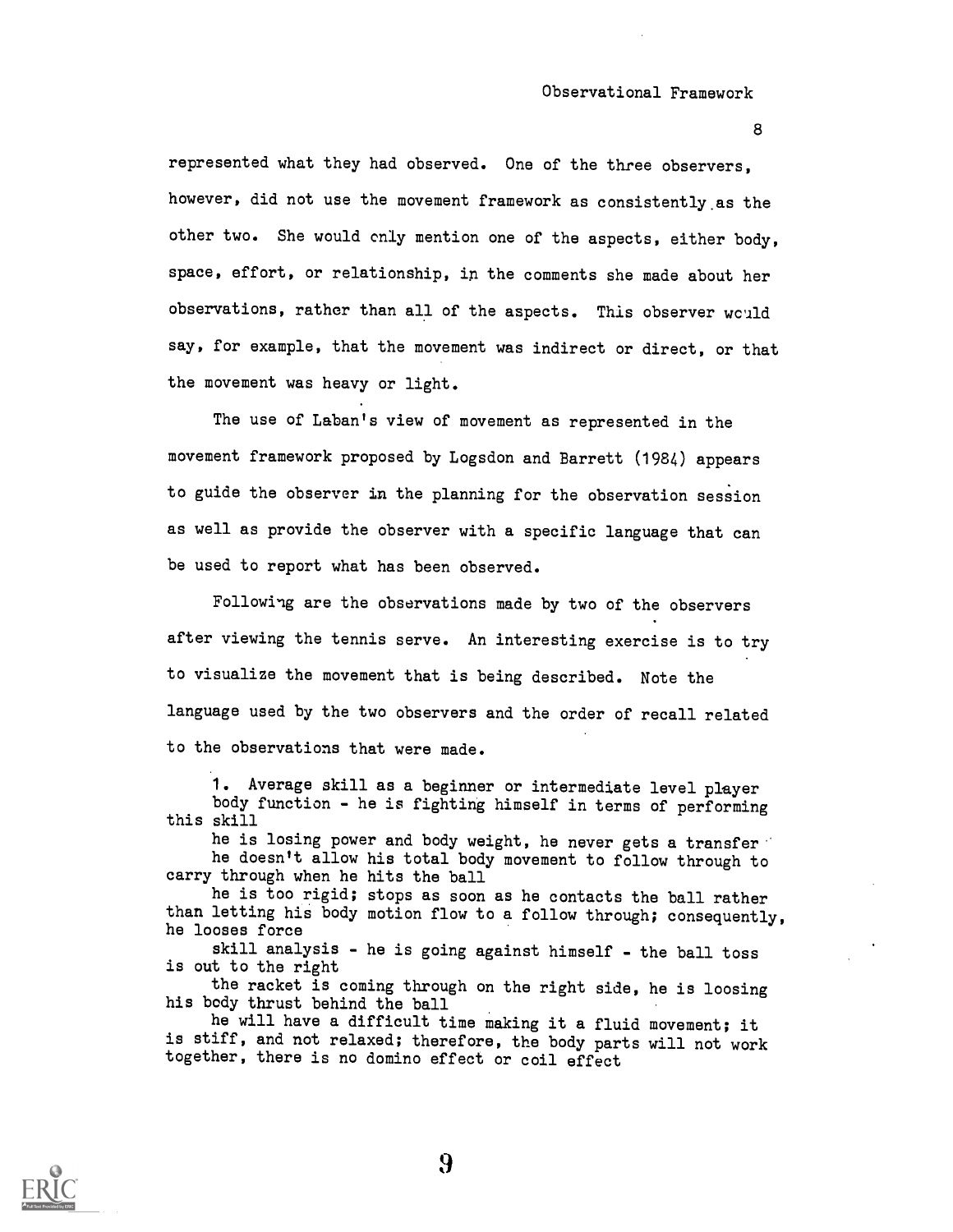one does not create the other, it is part as opposed to continuous motion should be a wind-up, coiling, and upon contact, there should be an unleashing, like a spring the motion stops at contact, it is not continued in the follow through quality - for a beginner or intermediate, fairly good he has the physical ability to perform the skill 2. His standing position - he is just standing there his feet are slightly apart, they remain stationary throughout the whole serve the ball was tossed in such a place that the backswing came behind the head there was not much flexion came through in one motion the motion of the arm was in a flexible line, in a curved path instead of straight around the ball was such that it had him hit it not at full extension the body leaned to left, the arm was out to the right the trunk was going as a unit, it was rotating just prior to hitting it the ball toss was not high enough to get a good stretch there was not sufficient body tension to produce the force that was needed when he hit it I didn't see any acceleration quality - it is linked to efficiency of movement it looked like a two part swing - a preparation and a hit, so there must not have been too much rotation and derotation and any kind of sequence he put his arm hack and just came through where the ball was, it limited his movement, there was no extension of the arm I did not see any acceleration as he contacted the ball the path of the racket and the shape of the arm in space, it came from the right I did see more acceleration in the arm at the moment of contact